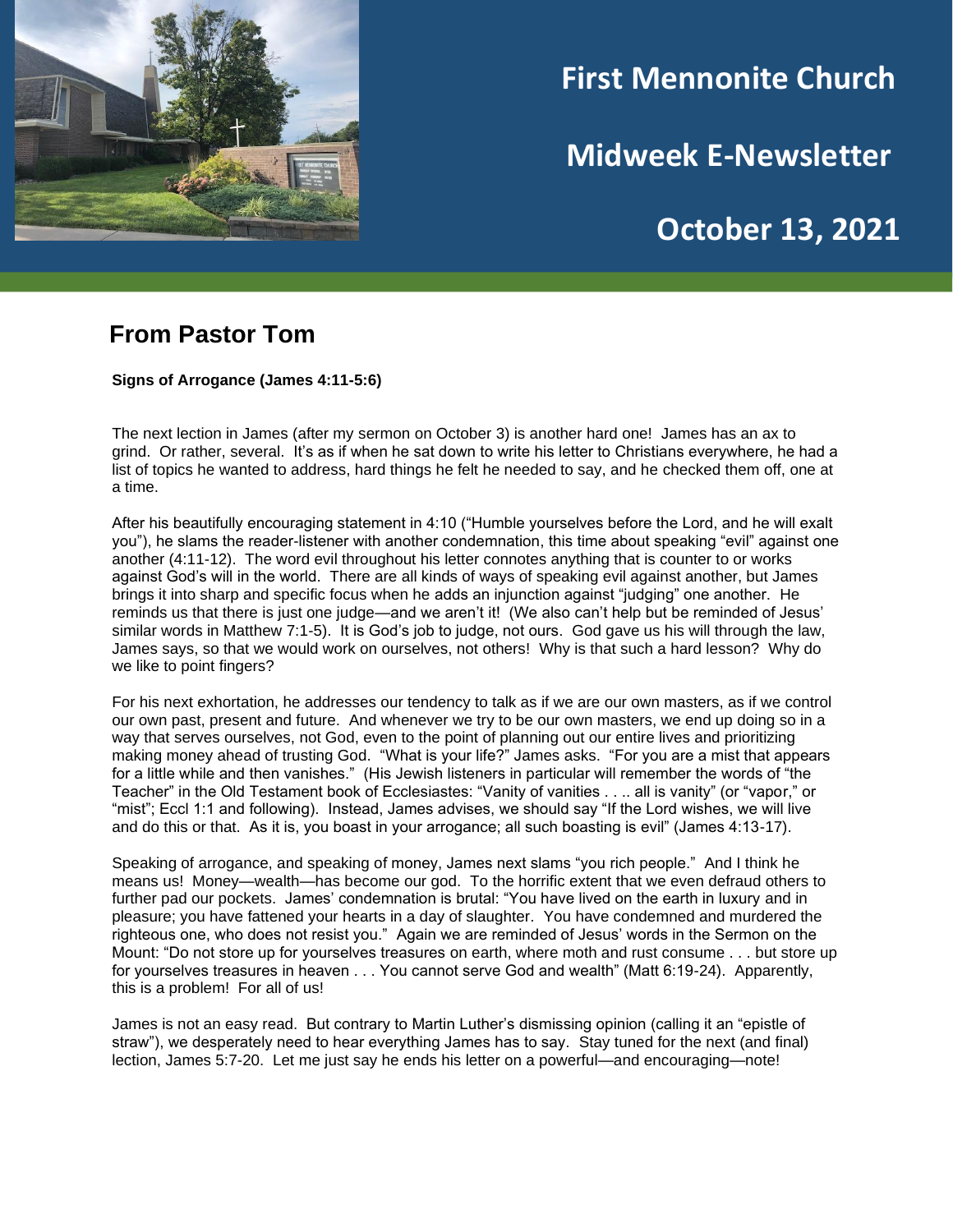## **Upcoming Events**

- **FMC Wednesday Night TONIGHT!** Come at 6:15 p.m. to enjoy tator tot casserole and veggies with blackberry cobbler and vanilla ice cream! Pastor Tom will be leading a study of James 4:11-5:6 at 7 p.m. in the chapel, and youth will meet.
- **Hartland Pregnancy Care is hosting its Hartland Fundraising Banquet Tuesday, October 19 at 6:30 p.m. at the Wild Prairie Event Center in Newton, KS.** Outlaw BBQ is catering the meal. This year's fundraiser speaker is David Williams. David shares the devastation of abortion and the forgiveness and healing of Jesus Christ that has transformed his life. David's story is so important for all to hear. Registration is open! Call 316.283.7333 now to reserve your seat.
- **Tabor College presents Dr. David S. Janzen, Oct. 25, 2021:** President Janzen is the fifth speaker in the vocation and service lecture series "Exaudio: Listen and Live." Janzen, a 1990 graduate of Tabor, was named the college's 14th president in May 2021.He will be giving the following presentations in the Richert Auditorium:

o Monday, Oct. 25 at 10 a.m.: "Career or Calling− Asking the Right Questions"

o Monday, Oct. 25 at 7 p.m.: "The Paradox of Christian Entrepreneurship"

*The Tabor Lectureship in Vocation and Service is an annual academic lectureship in which a scholar is invited to present on a meaningful expression of Christian discipleship that arises from his or her professional discipline. The purpose of the lectureship is to challenge and encourage believers in their individual and collective calling of work and service for Christ and his kingdom. The term* exaudio *is a Latin word that means to listen, comprehend, and respond faithfully.*

- **Hillsboro's annual Trick or Treat So Others Can Eat is October 27 from 7-8 p.m.** You are invited to leave canned goods on your porch to donate to Main Street Ministries, which will be picked up by youth groups of Hillsboro. All First Mennonite youth are invited to participate!
- **Jordan Feliz "Next to Me" tour is coming to Tabor College October 29 at 7 p.m. in the Shari**  Flaming Center for the Arts! [Tickets are on sale now:](https://tabor.universitytickets.com/w/event.aspx?id=1523&r=ad091ac1ff3a49beab299adb20854950) VIP tickets \$45 (early entry and Q&A with Jordan), Main Floor \$20, Gallery \$15. Follow the link above or call the box office at 620-947-3121 ext.1402 to get tickets. For group purchases or 10 or more, use coupon code TaborArtsJF to receive a \$5 per ticket discount.
- **Sun., Oct. 31 – Bethel College fall choral showcase, "Bethel Sings," featuring small and large groups, 4 p.m.** *NOTE CHANGE OF LOCATION* to the Ad Building steps, or Memorial Hall in case of rain.

### **Other Announcements**

- **COVID-19 protocols:** The FMC Covid response team is urging the following regarding the Covid virus: 1. Masks are required when we gather indoors, 2. FMC should reduce capacity in the sanctuary and fellowship hall to 50%.
- **Last week to see "Roots and Wings: Our Gift from Mother Nature," a group exhibition by the Springdale Printmakers with sculpture by Beth Vannatta** (all associated with the Springdale Arts and Nature Center, Halstead), in the Regier Gallery in Luyken Fine Arts Center at Bethel College through Friday, Oct. 22. The gallery is closed Mon.-Tues., Oct. 18-19, for Bethel's fall break, and open 9 a.m.-5 p.m., Wednesday, Thursday and Friday. *Bethel's current COVID-19 protocols recommend physical distancing and mask-wearing indoors.*